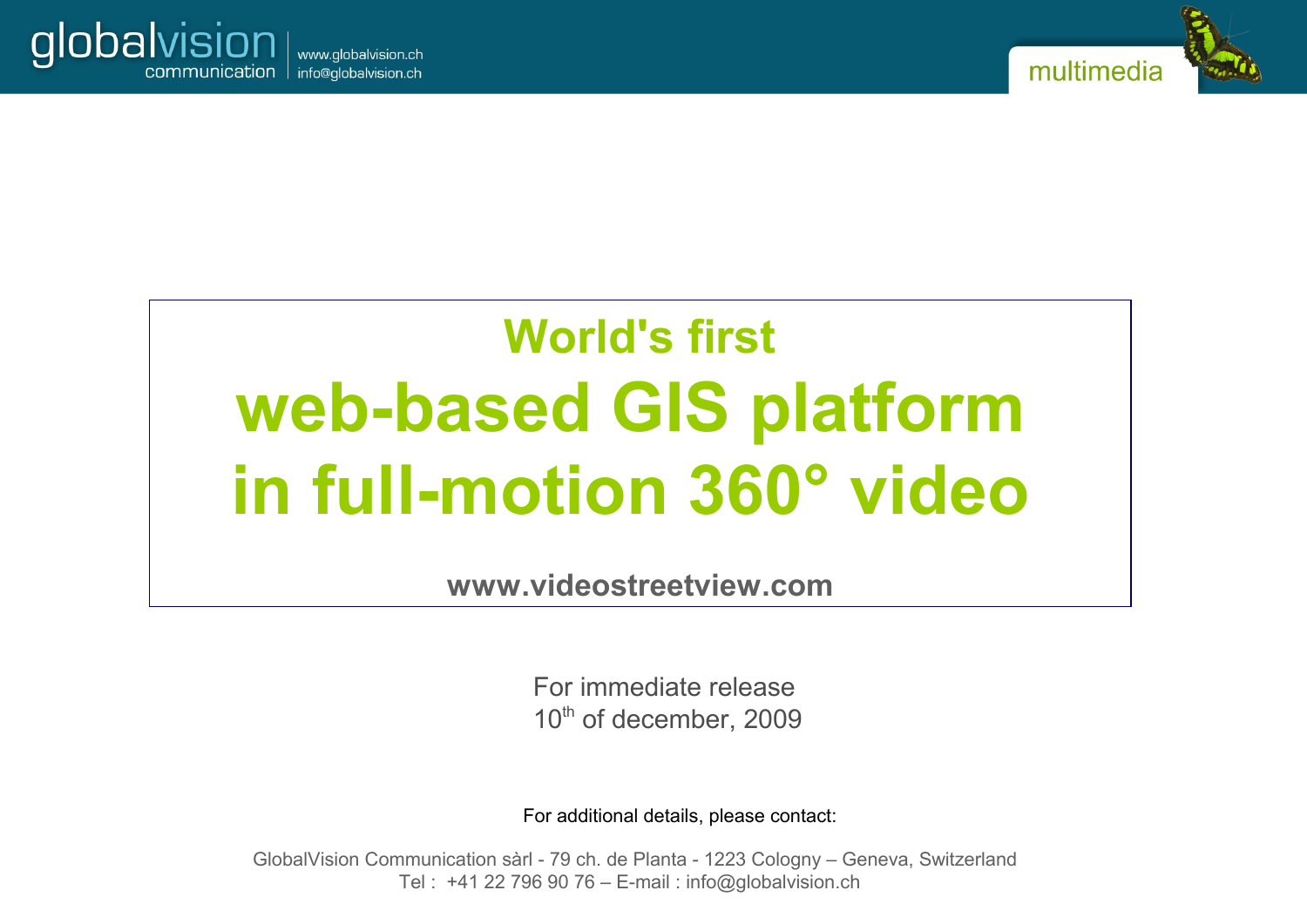

## **1. World's first «made in Switzerland»**

#### ▶ Overview

GlobalVision Communication was already the **first europen business** to **create 360° immersive videos**. Today, the company creates a new buzz publishing a « StreetView » service of a new kind, composed with geo-referenced immersive videos: **a world's first**!

Driving more than 14'000 kilometers in Switzerland since august 2008, our capture team has mapped many towns and cities, including Geneva, Lausanne, Vevey, Montreux, Martigny, Bulle, Sion, Sierre, Mendrisio, Lugano, Locarno, Bellinzone, Coire, Zurich, Basel, Romanshorn, Frauenfeld, Bienne and Vaduz among others.

Externally, the Citroën C5 car is modified, equipped with a mast and a **360° panoramic camera**. In the inside, we installed a complex system of GPS tracking system, computer hardware and hard-disk storage. Only one personnel is necessary to operate the whole optical and digital system, as well as to drive the vehicle.

On the website **www.VideoStreetView.com** the public can navigate in many different cities in full-motion 360° video, while visualizing the exact position of the camera on the map. The viewer is represented by a cute little panda.



#### ► Information box

| Company:     | GlobalVision Communication sàrl                |
|--------------|------------------------------------------------|
| Founders:    | Jan-Mathieu et Marek Donnier                   |
| Headquarter: | Geneva, Switzerland                            |
| Coverage:    | 14'000 kilometers                              |
|              | Technical name: geo-referenced immersive video |

Personnel: 7 people on the project (technical advisory, graphism, programming, capture, updating ...) Project duration: Immersive views captured from july 08 to october 09 Data volume: 10+ tera-octets of raw data Website: **[www.StreetView.ch](http://www.StreetView.ch/)** / **[www.VideoStreetView.com](http://www.VideoStreetView.com/)**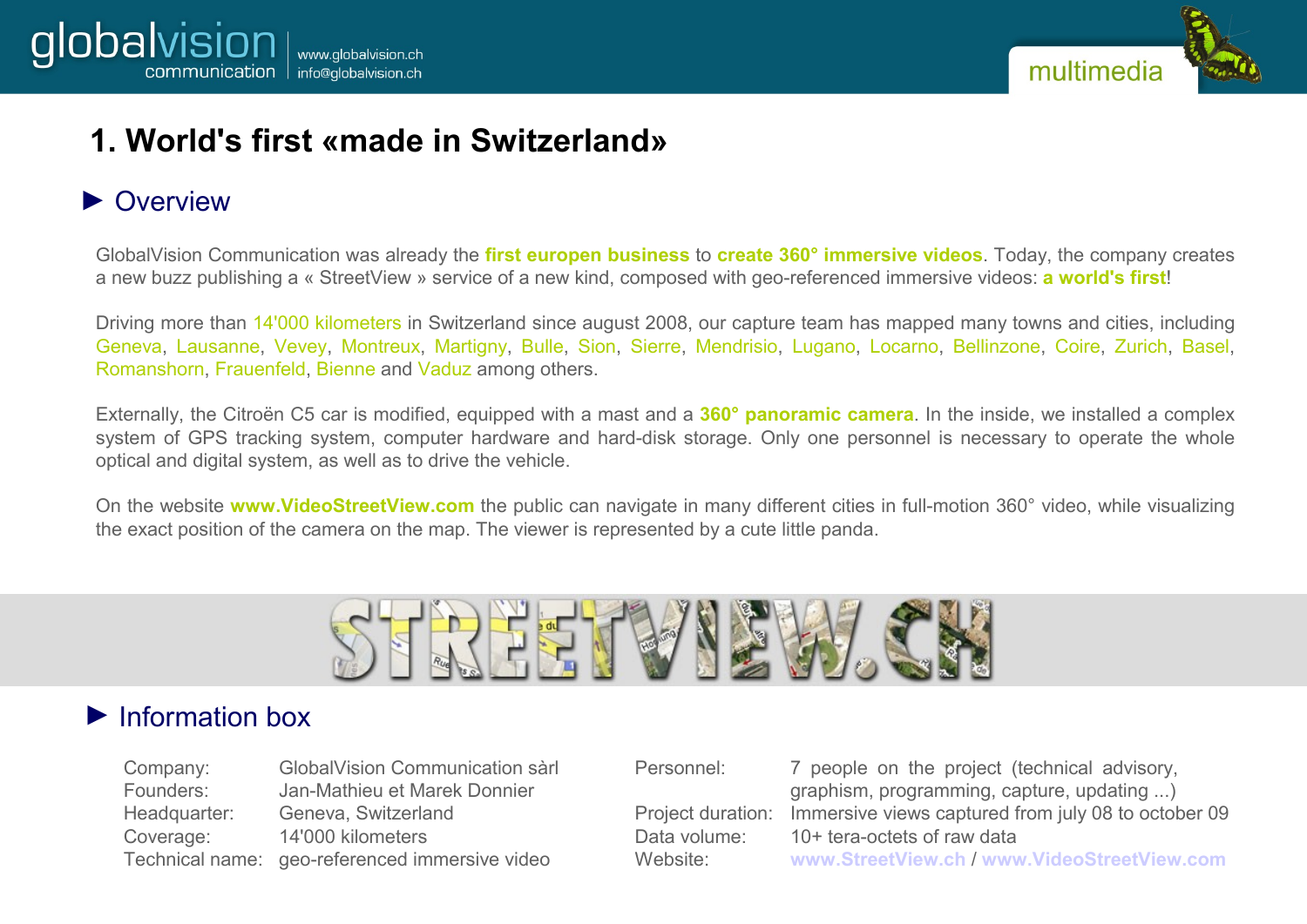



## **2. Interface description**

360° immersive imagery technology allows the user to move the field of view of any image in any direction in a photo-realistic environment. Augmented with information it provide a true contextual immersion. Our interface has been designed for a simple, yet complete, service allowing to search one's place and get the view of the surrounding environment along with information bubble and pictures. See the place as if you were actually there... simply within a clic of the mouse.

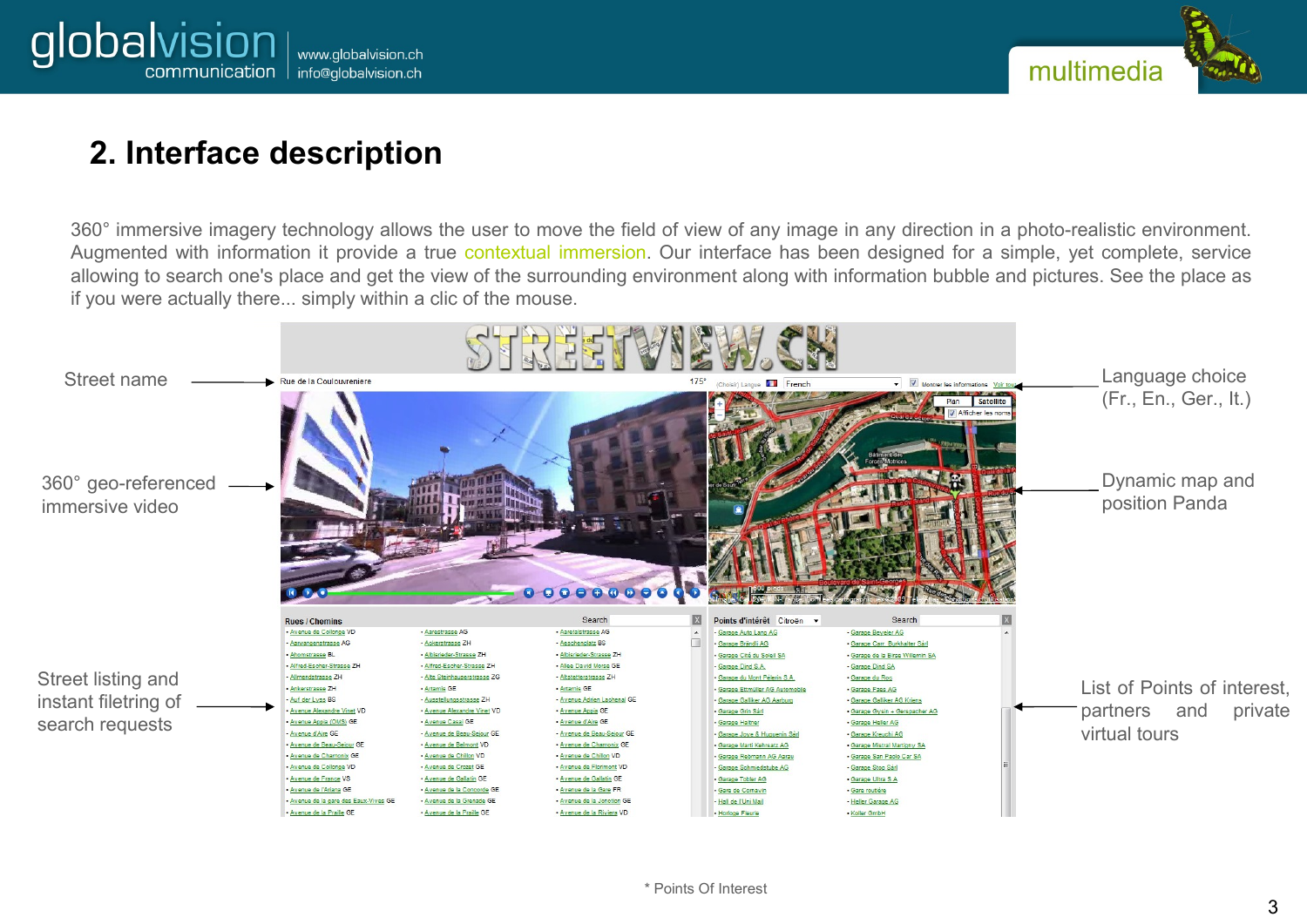



## **3. Details of our 360° imagery service**

#### ► Technologies

• Our 360° camera comes from the **robotic world** and has been refined by our service. Made Lightweight and easily movable, it is now capable to be engaged in demanding environments of various nature, shall it be mapping, entertainment, tourism, real estate or security.

• 360° videos are intially captured at the **size of 3500 x 1750** pixels, for an average 2Go every 90 seconds. After postproduction those high-definition images are usually downscaled for the desired output, according to the target audience and the focus-bandwidth.

• Post-processing softwares and 360° display plugins have been exclusively developped by GlobalVision or have been derived from free software (GNU) applications. Our computer park runs on Windows and Linux alike.

#### ▶ Privacy policy

**GlobalVision is really concerned about privacy issues** and we respect this legitimate right of all. Unfortunately, the method we use does not allow us to warn each passer-by. Accordingly we take the following preemptive measures before, during or after the image capture:

- Our vehicle never enters a clearly marked private zone without consent.
- As much as possible, we avoid capturing high-density zones during rush hours and when it is too crowdy.
- All of our videos have been downscaled in quality to avoid the possibility to formally recognize one's face, car, etc.
- People are invited to send a report of their concern to **[info@globalvision.ch](mailto:info@globalvision.ch)** if they feel harmed in their private sphere, so that our team can take appropriate measures.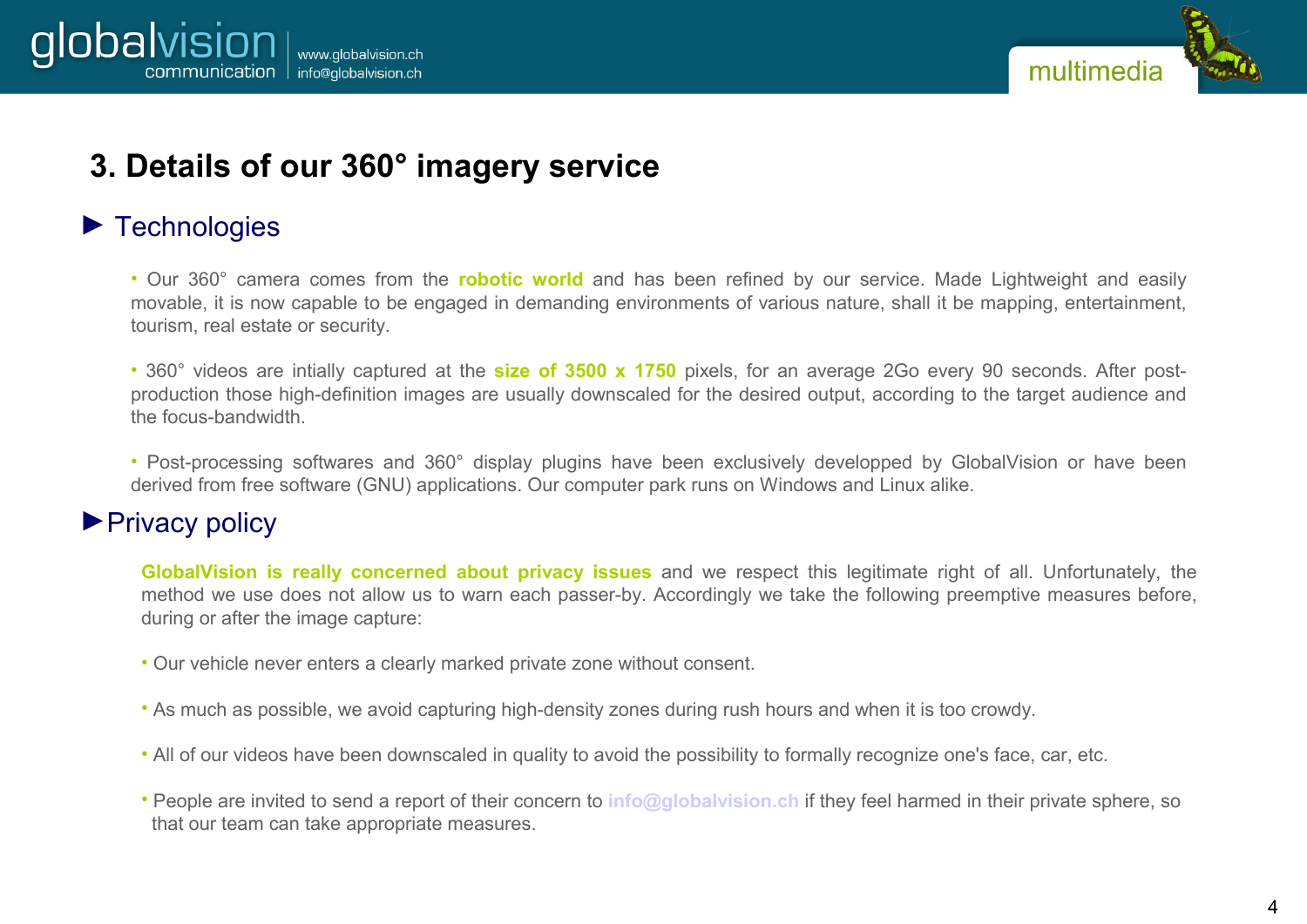

# **4. Company history**

GlobalVision started as a **collective name company in 2003**. From the beginning on, the company realised 360° pictures with a system of parrabollic mirror, also designing and programming websites to host them.

In **january 2007, GlobalVision Communication sàrl** had been officially registered in Geneva and the Donnier brothers moved along with their hardware to an office in Geneva city center. As both brothers finished their studies, the company grew even more dynamic and engaged in its actual path, giving the high-hand to innovation and stunning visual effects.

The initial services have been completed by proper graphic design, programming and photographic capability, allowing to serve always bigger clients and find new markets. As such, immersive imagery proved to be the most successful department and the most promising one. Our research and development developped its very own **360° video-camera prototype** and established new solutions to create high-definition 360° pictures.

As a european first, the company published in may 2008 its first publicly released 360° immersive video at **Cannes Film Festival**. With this release, the company showed, once more, its capability to innovate and commercially produce 360° immersive movies. Progressively, the market extended to reach tourism and hospitality industry, then, institutionnal (City of Geneva, schools) and industrial partners such as Citroën car-maker.

During the second semester of 2008, GlobalVision achieved a major enhancement of its capability by combining GPS coordinates to 360° images in an automated way, allowing for the creation of a **first prototype of immersive video cartography**. In a first step, GlobalVision focused on Geneva area to use it as a sandbox. The interest grew stronger in all related industries and the project was quickly sponsorized by Citroën. The brand also decided to ask GlobalVision to tour all of its car-dealers in Switzerland.

In august 2009, GlobalVision has been proud to release, as a **world's first**, a **geo-immersive video map**, on a nationwide scale. The high-level of technicity of the project, as well as its large coverage show the capability acquired by the company to handle complex mapping projects. The data capture and publishing phase lasted for about a year until the launch of our websites at «**http://www.streetview.ch**» and «**http://www.videostreetview.com**». And Switzerland is only the beginning!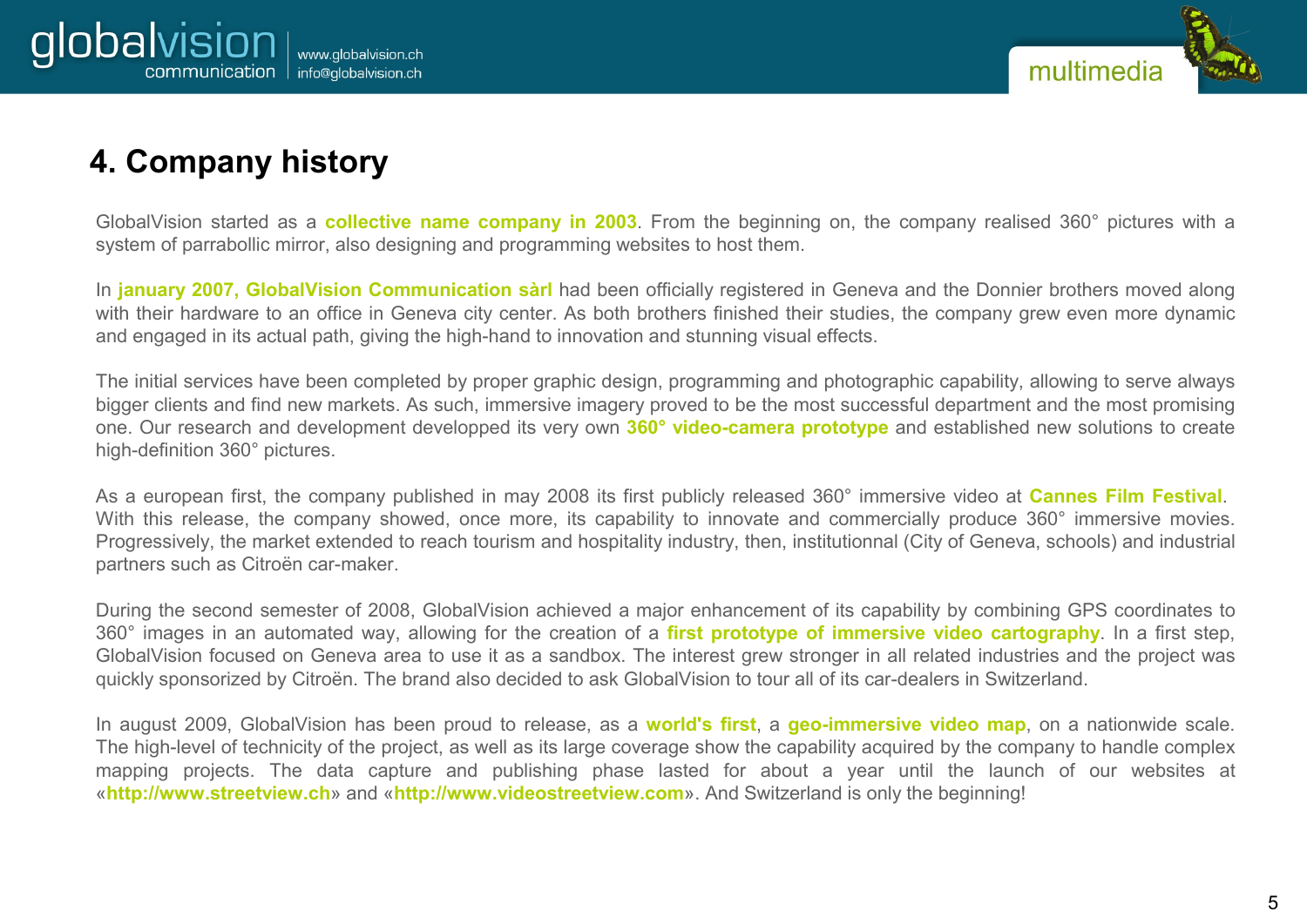

## **5. Business model**

Our **public mapping service** StreetView is our direct way to popularize further the 360° imagery technologies to the public and professionals alike. As such, our web-platform is **VideoStreetView.com is highly evolutive**, going to be filled with various contents and become a touristic reference. We aim at realizing a **complete virtual tour on a country-wide scale**.

How do we intend to do so? While our Citroën C5 car is cruising the public domain to capture the streets in 360°, businesses and companies from all the country can contract GlobalVision to **create virtual tours of private areas**. We integrate such tours onto our map and allow our clients to gain more visibility online. Visitors can then see a place and all of its surroundings as if they were physically looking around.

Our clients can also embed this virtual tour on their official website, on blogs or send it by email. Alternativelly, it also fits on DVDs and USB keys and can prove decisive in convincing a client of the quality of a particular place or business. Additionally, one can extract «normal» images from our 360° tours, thus saving time, effort and money on an other photoshoot and maximizing the visual impact.

Our website **VideoStreetView.com** demonstrate the public use of our **geo-panorama mapping capability**. However, our business model include the creation of same service for public and private/confidential uses as well. Target customers in this field are mainly composed by tourist office, industrial areas, oil and gas energy suppliers. Theme parks, holidays villages, etc. Using our service, clients car explore the entire facility without having to physically get there. It saves costs, increases reliability of observations and facilitates discussions about security, planning and construction issues within the covered perimeter.

#### ► Competitors and innovation

Currently, one can find a fair number of companies creating content for the GIS/Mapping community. In Europe and elsewhere major companies in this field include the raw data collection companies (Navteq,TeleAtlas) and the new web-mammoths (among whom Google and Microsoft). Several smaller companies have appeared recently in the field of geo-panoramas.

By launching its **world's first video StreetView** GlobalVision distinguishes itself by showing its capability not only to create «classical» geo-panoramas (=photos 360°) but also to create stunning, yet useful **immersive videos** allowing to know one's position at any point in time. Realizing such a platform, publicly available on the web, demonstrate how a small company can improve existing systems and innovate in a highly-technical field, previously dominated by much larger players.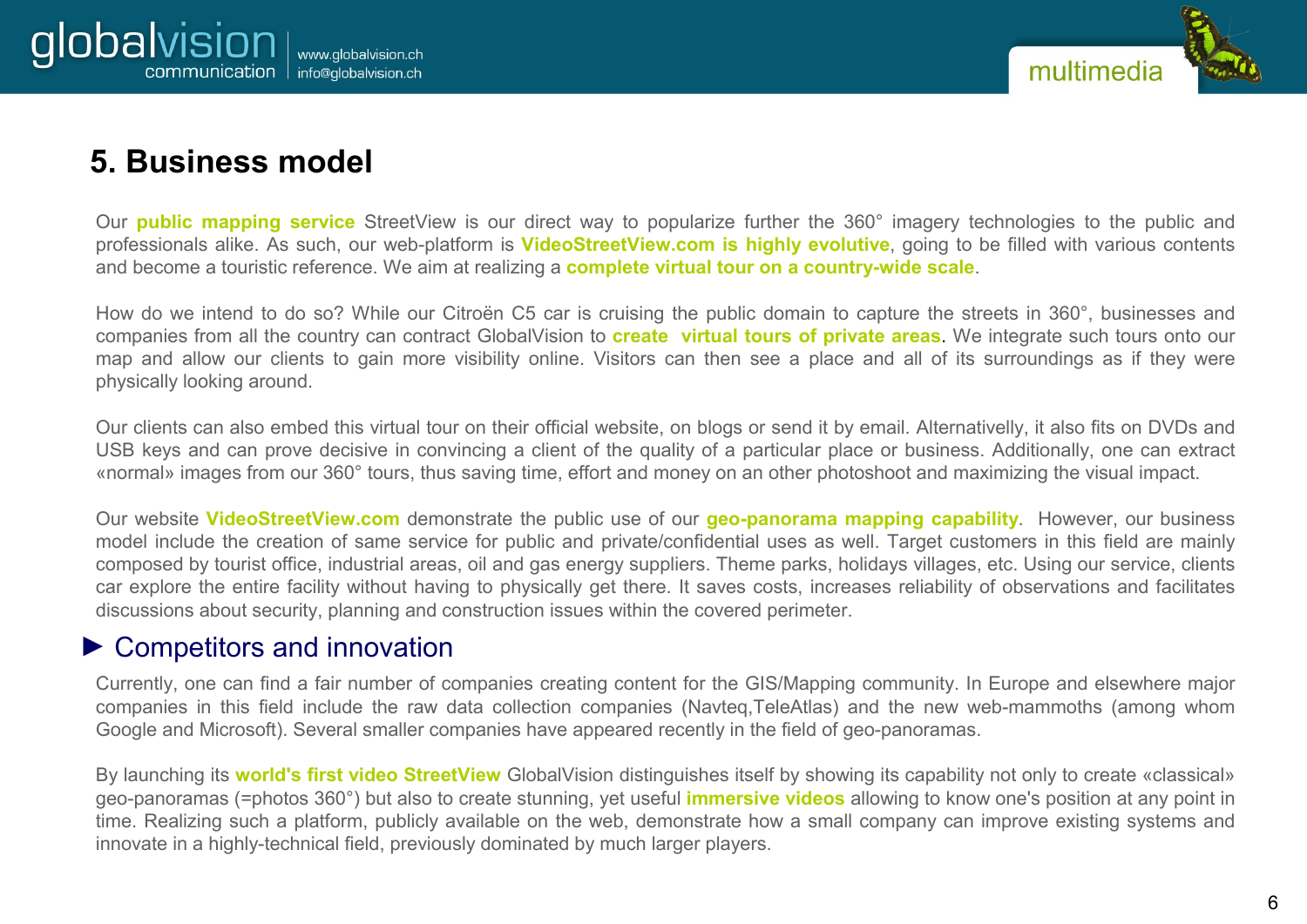



## **6. Technical capability**

In the field of 360° imagery, GlobalVision Communication is to this day the most advanced company in Europe. We have services ranging from still digital pictures to cutting-edge video production in immersive vision. We provide the following possibilities:

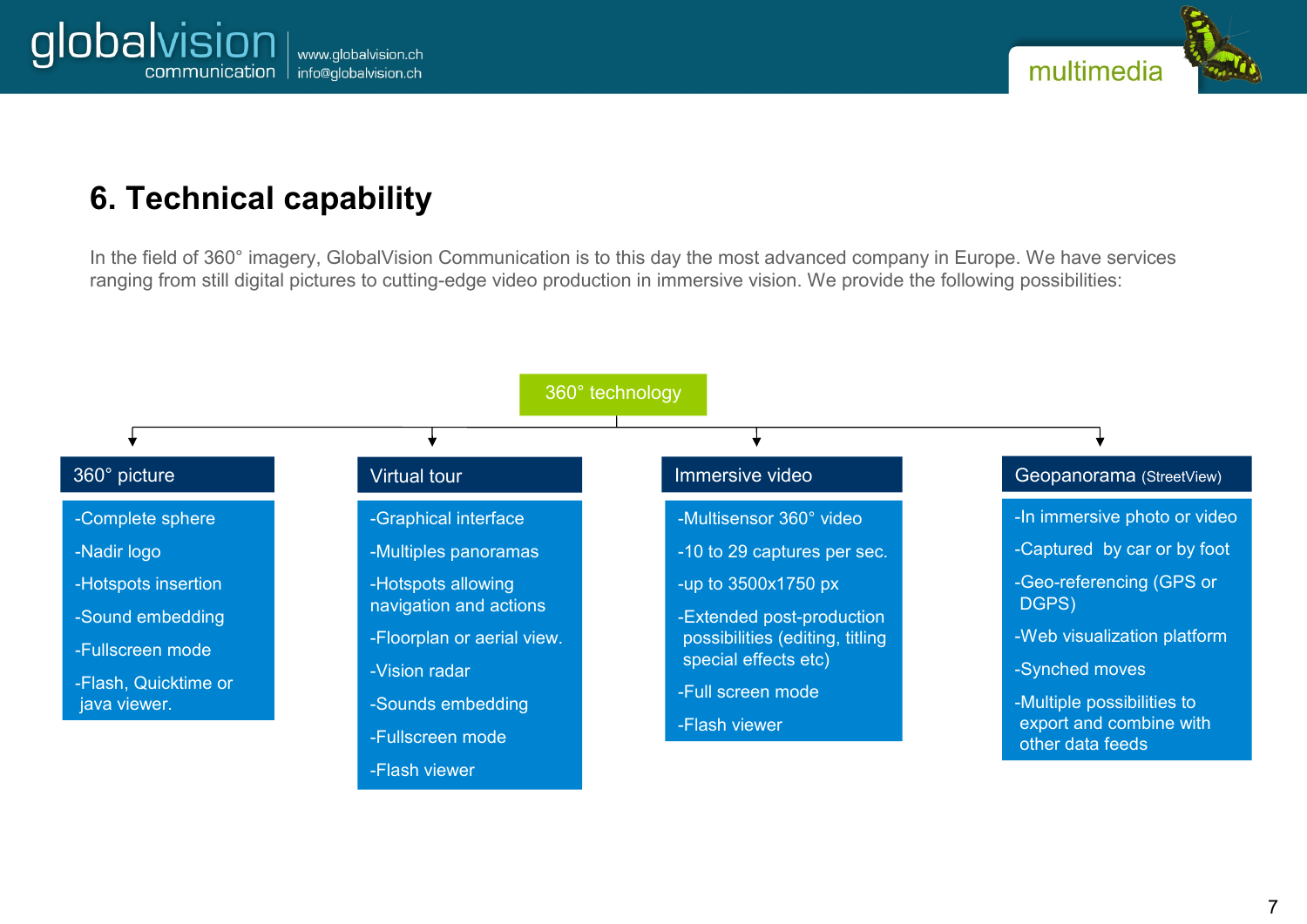



### **7. Management**

#### ►Main collaborators



**Jan-Mathieu Donnier – CEO**  GlobalVision co-founder.

Graduated from Institute of High International Studies (IHEID) in 2003. Master of Communication and Media Science at the University of Geneva. In GlobalVision, Jan-Mathieu is in charge of research, public relations as well as external developments and partnerships.



**Marek Donnier – Administrative manager** GlobalVision co-founder.

In 2000, Marek obtained a CFC in micro-electronicsen in Geneva. Following this he got involved in computing and decided to certificate as a project manager at IFCAM Lausanne (2005). As a NTIC expert, at GlobalVision he is in charge of all administrative aspects as well as technologies and market monitoring.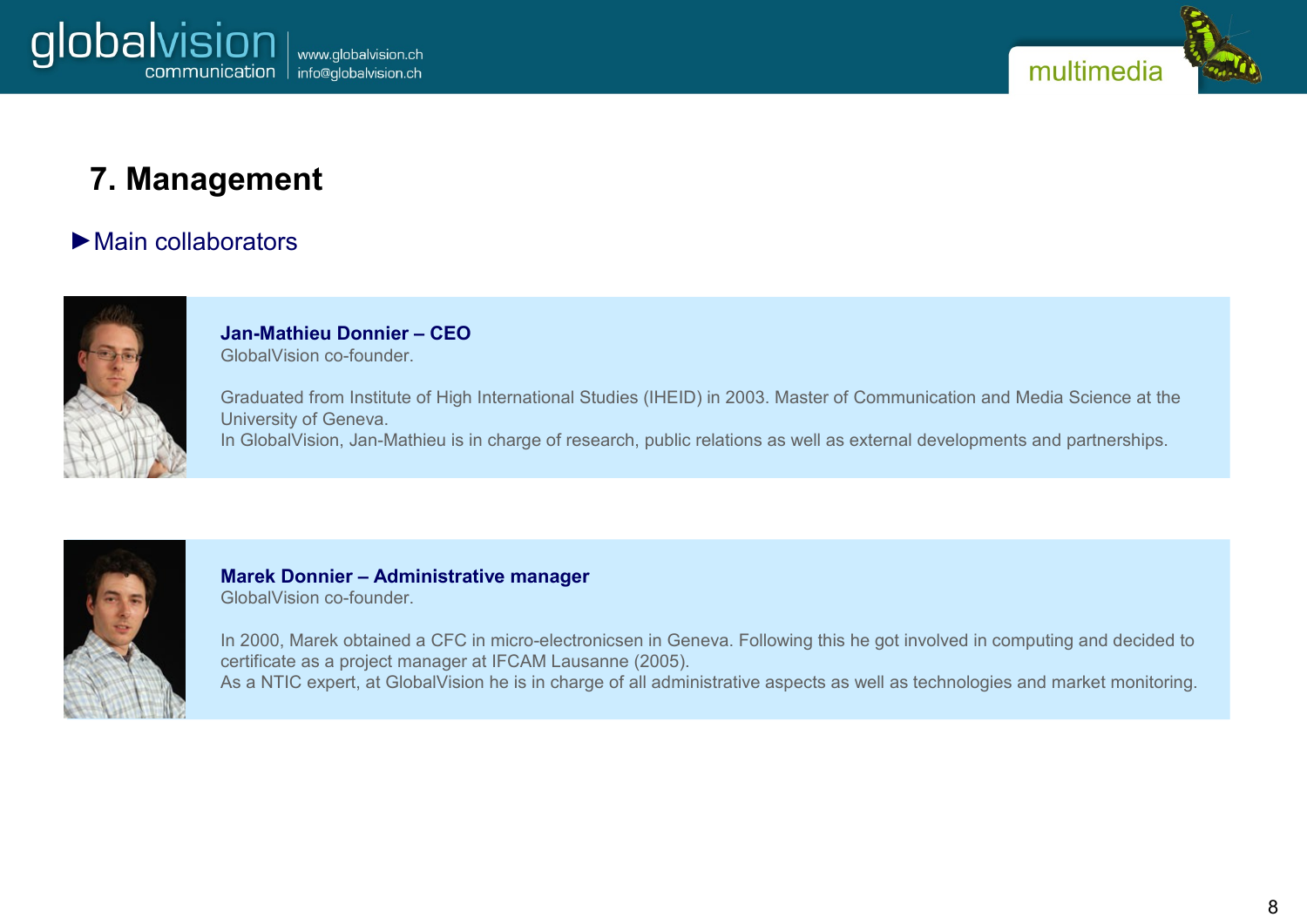



## **8. Illustration**

#### ►Official images available



**Ref.: TV report** Image taken during a TV report. Resolution: 604x453



**Ref.: StreetView 180°** Image extracted from Geneva streetview. Resolution: 604x226

Other pictures available upon request Please contact **[info@globalvision.ch](mailto:info@globalvision.ch)**



**Ref.: GlobalVision Management**

Two founders (brothers) picture Resolution: 42564x2848